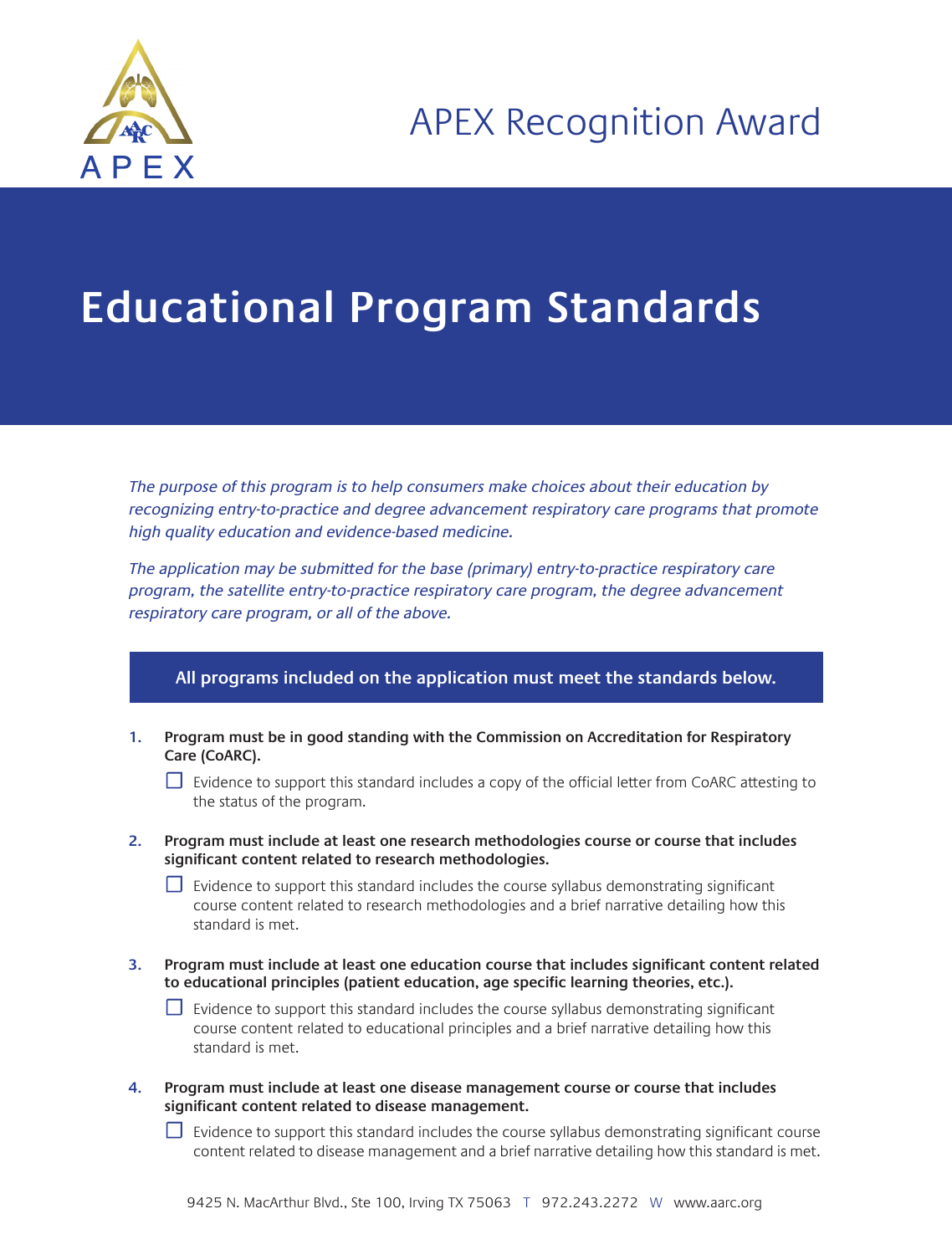| 5. Program must include at least one course on evidence-based practices or course that  |
|-----------------------------------------------------------------------------------------|
| includes significant content related to evidence-based quidelines, including content on |
| clinical practice quidelines.                                                           |

 $\Box$  Evidence to support this standard includes the course syllabus demonstrating significant course content and clinical application related to evidence-based practice methodologies and a brief narrative detailing how this standard is met.

**6. All respiratory therapy faculty (full-time, part-time, and adjunct) are licensed by the state (not applicable in Alaska) and hold a current registered respiratory therapist (RRT) credential.**

- □ Evidence to support this standard includes a completed employee roster that includes each respiratory therapist's state license number and NBRC credential as well as copies of each respiratory therapist's state license and NBRC credential validation (certificate, NBRC letter, or website verification).
- **7. All respiratory therapy (full-time, part-time, and adjunct) have a baccalaureate degree and 50% of the respiratory faculty hold a master's degree or higher or are currently pursuing a master's degree.**
	- $\Box$  Evidence to support this standard includes a copy of the earned degree diploma or college transcript. If the employee is currently pursuing a master's degree, a copy of the in-progress college transcript is sufficient.
- **8. The respiratory therapy program director must hold a current registered respiratory therapist (RRT) credential with a master's degree or higher or be pursuing a master's degree.** 
	- ☐ Evidence to support this standard includes a copy of the earned master's or higher degree diploma or college transcript. If the program director is currently pursuing a master's degree, a copy of the in-progress college transcript is sufficient.
- **9. The respiratory therapy program director and director of clinical education (if an entry-topractice program) must be a member of the AARC and the AARC Education Section.** 
	- $\Box$  Evidence to support this standard includes the AARC number or copy of the AARC member profile showing active AARC and Education Section membership for the respiratory therapy program director and director of clinical education. Adding the AARC number to the provided Excel employee roster is sufficient evidence.
- **10. All of the respiratory therapy faculty (full-time, part-time, and adjunct) are members of the AARC and 50% of the respiratory faculty are members of the AARC's Education Section.**

 $\Box$  Evidence to support this standard includes the AARC number or copy of the AARC member profile showing active AARC and Education Section membership for each staff member. Adding the AARC number to the provided Excel employee roster is sufficient evidence.

**11. At least 75% of the respiratory therapy faculty (full-time, part-time, and adjunct) must hold at least one relevant professional specialty credential, including but not limited to: RRT-ACCS, RRT-NPS, CPFT, RPFT, RRT-SDS, AE-C, CTTS, or RPSGT, C-NPT.**

 $□$  Evidence to support this standard includes a completed employee roster that includes each respiratory therapist's specialty credential as well as copies of each respiratory therapist's credential validation (certificate, accrediting agency letter, or website verification).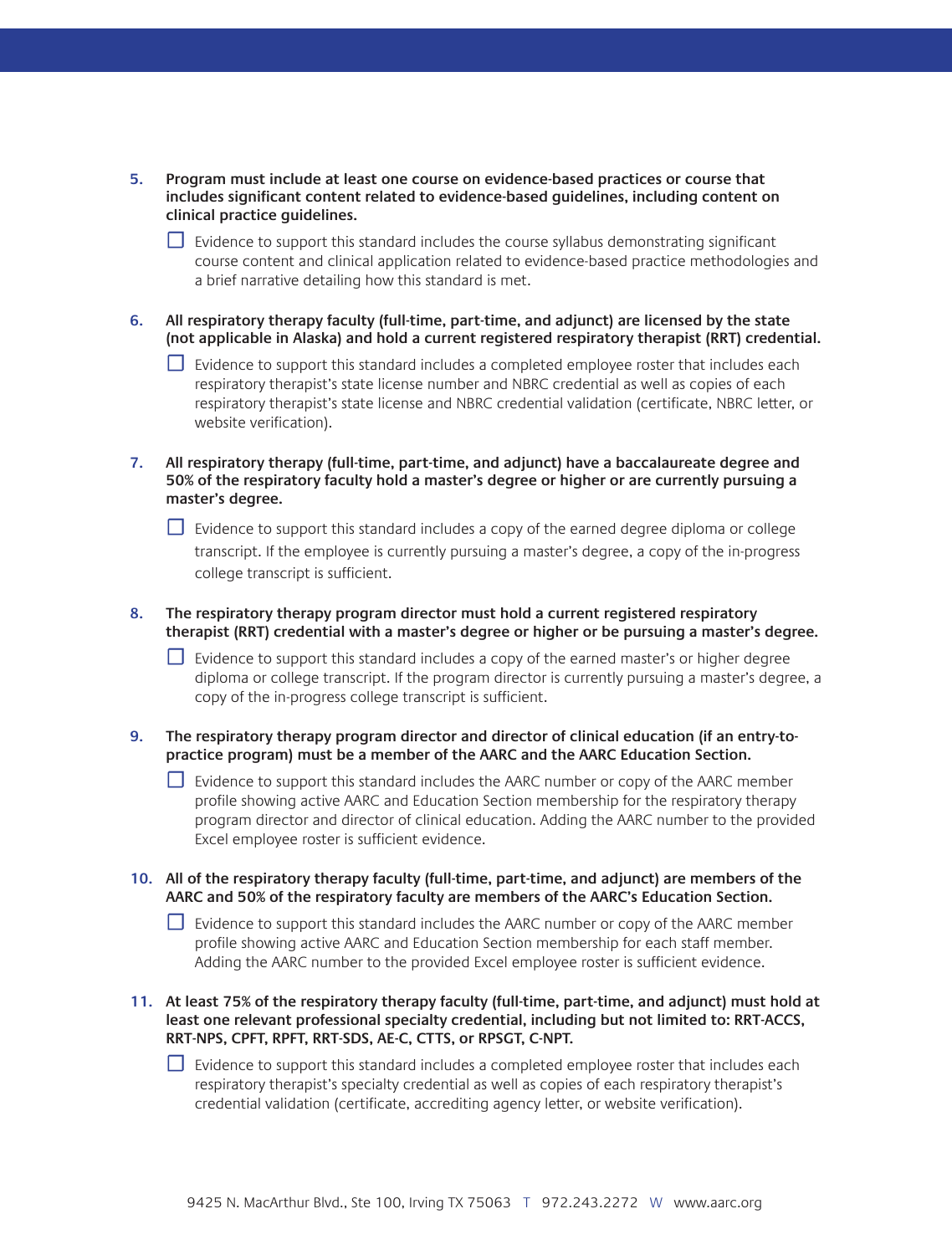**If the program submitted is an entry-to-practice program (base, satellite, or both), it must meet the standards below:**

- **12. A Doctor of Medicine or Osteopathy is designated as Medical Director of the program and is actively involved with student development.**
	- □ Evidence to support this standard includes a copy of the Medical Director's credentials and medical license.
	- $\Box$  A brief narrative detailing how this standard is met as well as documents to demonstrate active participation of the medical director in the curriculum (e.g., syllabi, lesson plans, advisory committee minutes, physician contact forms, etc.) is also required.
- **13. Program must include student completion of at least 10 service learning hours.** 
	- □ Evidence to support this standard includes program policy or course syllabus defining the purpose of the activities and a brief narrative detailing the expectations of the service learning requirements.

## **14. Program must have an active Lambda Beta chapter.**

- □ Evidence to support this standard includes proof of current, active chapter from the Lambda Beta organization.
- **15. Program must have received the CoARC Distinguished RRT award in the award cycle immediately prior to application submission.**
	- $□$  Evidence to support this standard includes a copy of the CoARC Distinguished RRT award certificate from the year in which the Apex application is submitted.
- **16. Program must include at least one course or course that provides significant interprofessional education opportunities through activities in a simulation laboratory, clinicals, or the classroom.**
	- $□$  Evidence to support this standard includes the course syllabus demonstrating significant course content related to interprofessional education and a brief narrative detailing how this standard is met.

## **If the program submitted is a degree advancement program, it must meet the standards below:**

**17. If the program is delivered in a format that is online 75% or more, documentation of faculty preparation to teach at a distance.**

□ Evidence to support this standard includes certificates of completion of professional development courses or programs and course accreditation certificates (such as formal programs such as QualityMatters® or institutionally supported development programs).